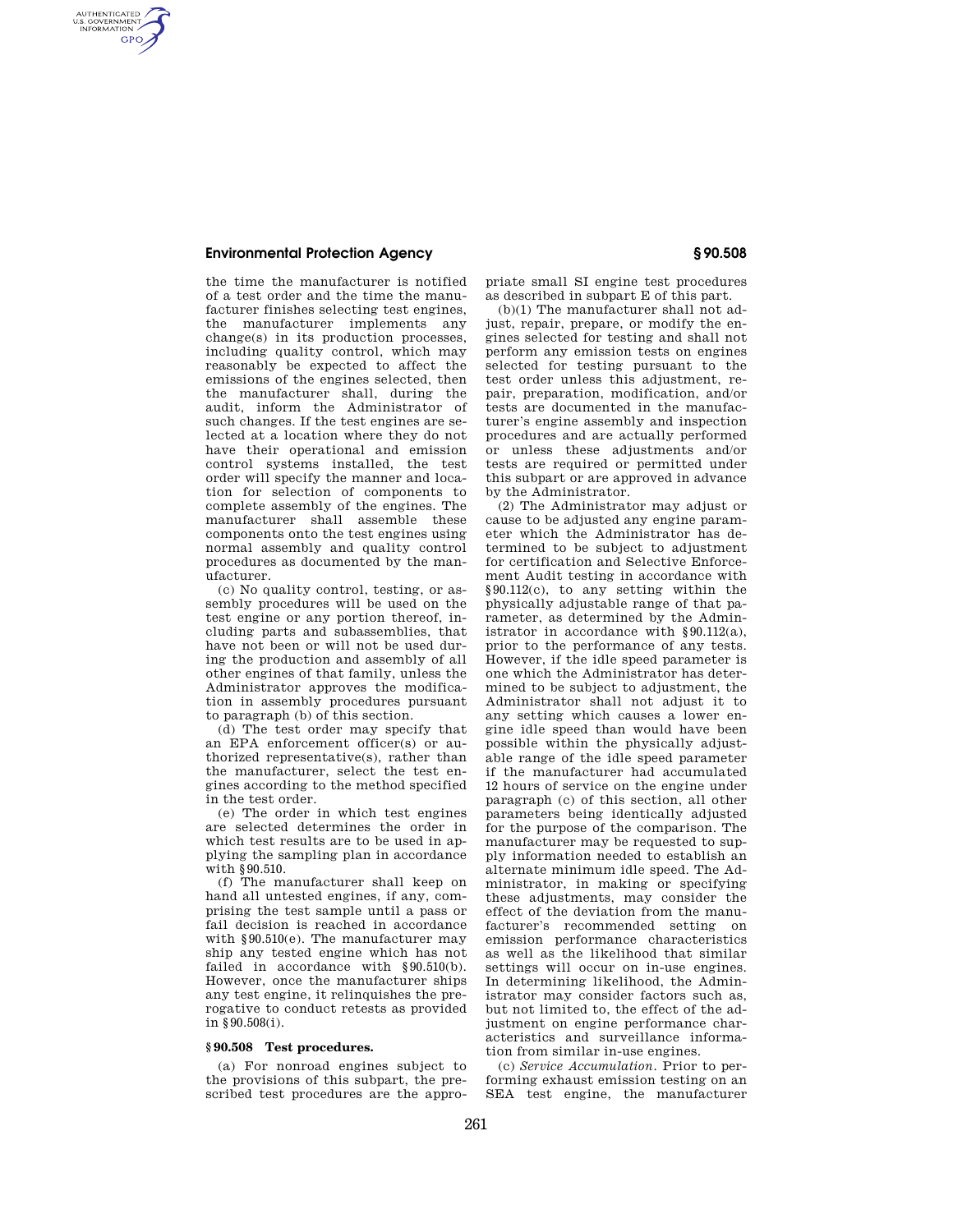may accumulate on each engine a number of hours of service equal to the greater of 12 hours or the number of hours the manufacturer accumulated during certification on the emission data engine corresponding to the family specified in the test order.

(1) Service accumulation must be performed in a manner using good engineering judgment to obtain emission results representative of normal production engines. This service accumulation must be consistent with the new engine break-in instructions contained in the applicable owner's manual.

(2) The manufacturer shall accumulate service at a minimum rate of 12 hours per engine during each 24-hour period, unless otherwise approved by the Administrator.

(i) The first 24 hour period for service shall begin as soon as authorized checks, inspections, and preparations are completed on each engine.

(ii) The minimum service or mileage accumulation rate does not apply on weekends or holidays.

(iii) If the manufacturer's service or target is less than the minimum rate specified (12 hours per day), then the minimum daily accumulation rate shall be equal to the manufacturer's service target.

(3) Service accumulation shall be completed on a sufficient number of test engines during consecutive 24-hour periods to assure that the number of engines tested per day fulfills the requirements of paragraphs (g)(1) and  $g(x)$  of this section.

(d) The manufacturer shall not perform any maintenance on test engines after selection for testing, nor shall the Administrator allow deletion of any engine from the test sequence, unless requested by the manufacturer and approved by the Administrator before any engine maintenance or deletion.

(e) The manufacturer shall expeditiously ship test engines from the point of selection to the test facility. If the test facility is not located at or in close proximity to the point of selection, the manufacturer shall assure that test engines arrive at the test facility within 24 hours of selection, except that the Administrator may approve more time for shipment based upon a request by the manufacturer ac-

**§ 90.508 40 CFR Ch. I (7–1–10 Edition)** 

companied by a satisfactory justification.

(f) If an engine cannot complete the service accumulation or an emission test because of a malfunction, the manufacturer may request that the Administrator authorize either the repair of that engine or its deletion from the test sequence.

(g) Whenever a manufacturer conducts testing pursuant to a test order issued under this subpart, the manufacturer shall notify the Administrator within one working day of receipt of the test order as to which test facility will be used to comply with the test order. If no test cells are available at a desired facility, the manufacturer must provide alternate testing capability satisfactory to the Administrator.

(1) A manufacturer with projected nonroad engine sales for the United States market for the applicable year of 7,500 or greater shall complete emission testing at a minimum rate of two engines per 24-hour period, including each voided test.

(2) A manufacturer with projected nonroad engine sales for the United States market for the applicable year of less than 7,500 shall complete emission testing at a minimum rate of one engine per 24-hour period, including each voided test.

(3) The Administrator may approve a lower daily rate of emission testing based upon a request by a manufacturer accompanied by a satisfactory justification.

(h) The manufacturer shall perform test engine selection, shipping, preparation, service accumulation, and testing in such a manner as to assure that the audit is performed in an expeditious manner.

(i) *Retesting.* (1) The manufacturer may retest any engines tested during a Selective Enforcement Audit once a fail decision for the audit has been reached in accordance with §90.510(e).

(2) The Administrator may approve retesting at other times based upon a request by the manufacturer accompanied by a satisfactory justification.

(3) The manufacturer may retest each engine a total of three times. The manufacturer shall test each engine or vehicle the same number of times. The